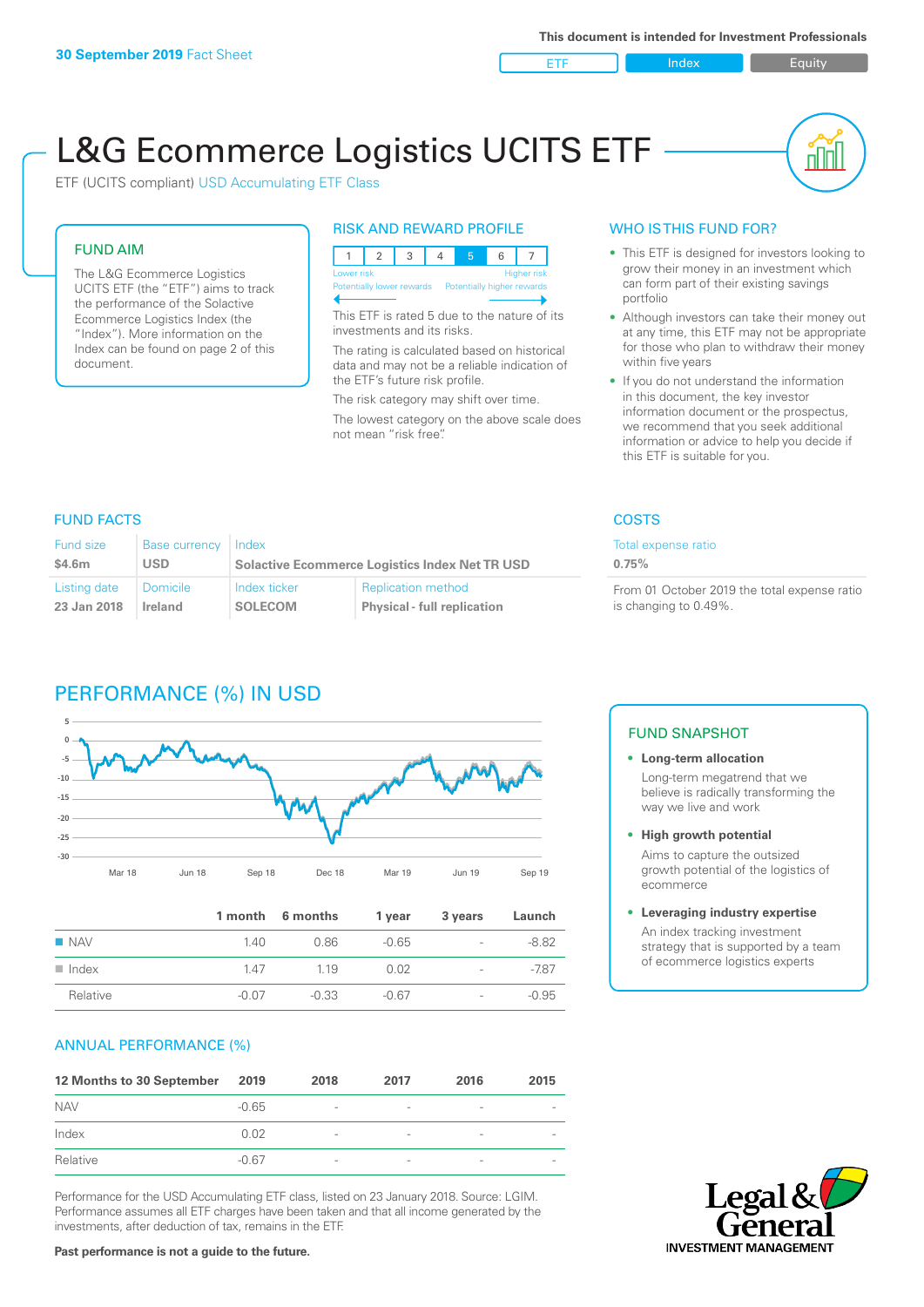### L&G Ecommerce Logistics UCITS ETF

ETF (UCITS compliant) USD Accumulating ETF Class

### INDEX BREAKDOWN

The breakdowns below relate to the Index. The ETF's portfolio may deviate from the below. All data source LGIM unless otherwise stated. Totals may not sum to 100% due to rounding.



#### SECTOR (%)

| $\blacksquare$ Industrials | 544  |
|----------------------------|------|
| ■ Consumer Discretionary   | 22.5 |
| Information Technology     | 17.0 |
| ■ Consumer Staples         | 3.6  |
| $\blacksquare$ Financials  | 25   |
|                            |      |



## CURRENCY (%)

| $\blacksquare$ USD | 39.9 |
|--------------------|------|
| $\blacksquare$ JPY | 20.6 |
| EUR                | 17.2 |
| $\blacksquare$ DKK | 6.7  |
| $H$ HKD            | 4.0  |
| $\Box$ CAD         | 3.3  |
| CHF                | 3.1  |
| $\Box$ GBP         | 2.7  |
| $R$ KRW            | 2.5  |
|                    |      |

■ Top 10 constituents 37.5% Rest of Index 62.5% No. of constituents in Index 33

### TOP 10 CONSTITUENTS (%)

| DSV                      | 67  |
|--------------------------|-----|
| Manhattan Associates     | 4.3 |
| Walmart                  | 3.6 |
| <b>XPO Logistics</b>     | 34  |
| <b>Descartes Systems</b> | 3.3 |
| Nippon Yusen             | 33  |
| Zalando                  | 3.3 |
| Vipshop                  | 32  |
| Synnex                   | 3.2 |
| United Parcel Service    | 32  |
|                          |     |

### INDEX DESCRIPTION

The Index aims to track the performance of a basket of stocks of logistics service providers and technology companies who are engaged in ecommerce.

The Index is comprised of companies which are publically traded on various stock exchanges around the world that provide (i) "logistics" services (i.e. the warehousing of goods or the fulfilment and delivery of goods) or (ii) software solutions to companies that provide logistic services in connection with "ecommerce" (i.e. the buying and selling of goods on the internet). A company is only eligible for inclusion in the Index if (1) it is of a sufficient size (determined by reference to the total market value of the proportion of its shares that are publically traded) and (2) it is sufficiently "liquid" (a measure of how actively its shares are traded on a daily basis).

The universe of companies out of which the Index selection is made is refreshed annually in April. However, the Index is reconstituted semi-annually in April and October in accordance with the full selection criteria and all companies are equally weighted within the Index. On a monthly basis, the weight of each company is assessed and, if any of them exceeds 15% of the Index, the weights of all companies are adjusted so that they are again equally weighted within the Index.

### INVESTMENT MANAGER

GO ETF Solutions LLP is the investment manager for each of the exchange traded funds (ETFs) issued by Legal & General UCITS ETF Plc and is responsible for the day-to-day investment management decisions for this ETF. The team is highly experienced with respect to all aspects relating to the management of an ETF portfolio, including collateral management, OTC swap trading, adherence to UCITS regulations and counterparty exposure and monitoring.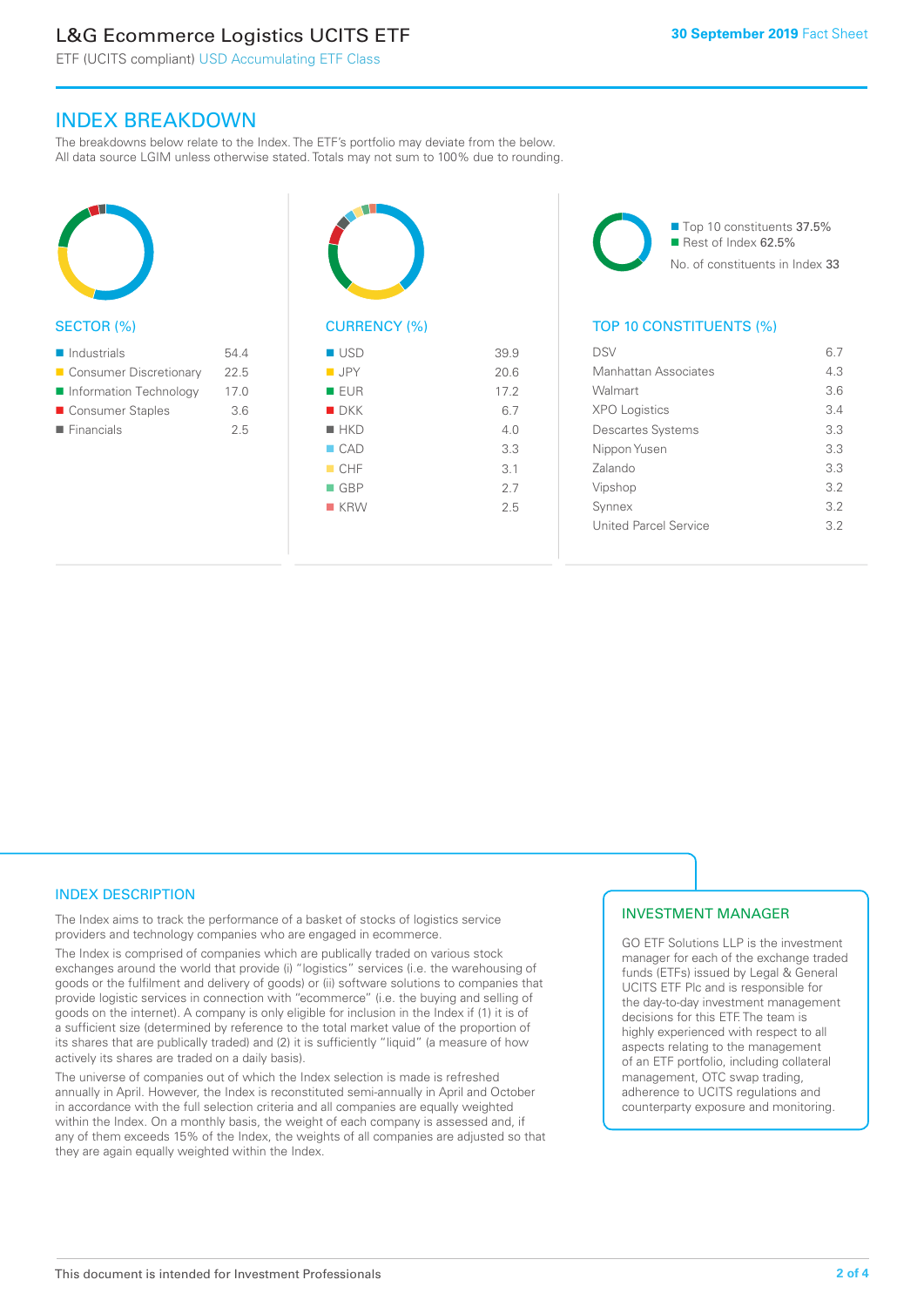### L&G Ecommerce Logistics UCITS ETF

ETF (UCITS compliant) USD Accumulating ETF Class

### KEY RISKS

- The value of an investment and any income taken from it is not guaranteed and can go down as well as up. You may not get back the amount you originally invested.
- An investment in the ETF involves a significant degree of risk. Any decision to invest should be based on the information contained in the relevant prospectus. Prospective investors should obtain their own independent accounting, tax and legal advice and should consult their own professional advisers to ascertain the suitability of the ETF as an investment.
- The value of the shares in the ETF is directly affected by increases and decreases in the value of the Index. Accordingly the value of a share in the ETF may go up or down and a shareholder may lose some or the entire amount invested.
- The ETF's ability to closely track the Index will be affected by its ability to purchase and/or sell the Index constituents and any legal or regulatory restrictions or disruptions affecting them.
- The ETF's ability to closely track the Index will also be affected by transaction costs and taxes incurred when adjusting its investment portfolio generally and/ or to mirror any periodic adjustments to the constituents of the Index. There can be no certainty that ETF shares can always be bought or sold on a stock exchange or that the market price at which the ETF shares may be traded on a stock exchange will reflect the performance of the Index.
- The ETF is subject to the risk that third party service providers (such as a bank entering into swaps with the ETF or the ETF's depositary) may go bankrupt or fail to pay money due to the ETF or return property belonging to the ETF.
- As the Index includes micro, small and medium-sized publicly traded companies, the ETF is subject to the risk that such companies may be more vulnerable to adverse business or economic events and greater and more unpredictable price changes than larger companies or the stock market as a whole.
- Companies that provide logistics services or software solutions to logistic service providers in connection with ecommerce are particularly vulnerable to changes in business cycles and general reductions in consumer spending resulting from recession or other economic factors. Such factors could lead to a decline in the value of the companies represented in the Index and therefore the ETF.

For more information, please refer to the key investor information document on our website **Z** 

### TRADING INFORMATION

| <b>Exchange</b>           | <b>Currency ISIN</b> |                      | <b>SEDOL</b>   | <b>Ticker</b> | Bloomberg |
|---------------------------|----------------------|----------------------|----------------|---------------|-----------|
| London Stock Exchange USD |                      | IE00BF0M6N54         | BFOM6N5 ECOM   |               | ECOM IN   |
| London Stock Exchange GBP |                      | IE00BF0M6N54         | <b>BF0M776</b> | <b>FCOG</b>   | FCOG IN   |
| Deutsche Börse            | EUR                  | DE000A2H9VH7 BFMYF87 |                | FTI H         | ETLH GY   |
| Borsa Italiana            | EUR                  | IE00BF0M6N54         | <b>BF0M787</b> | <b>FCOM</b>   | ECOM IM   |
| NYSE Euronext             | <b>FUR</b>           | IF00BF0M6N54         | BF0M7B0        | <b>FCOM</b>   | FCOM NA   |

The currency shown is the trading currency of the listing.



### SPOTLIGHT ON LEGAL & GENERAL INVESTMENT MANAGEMENT

We are one of Europe's largest asset managers and a major global investor, with assets under management of £1,134.5 billion (as at 30 June 2019). We work with a wide range of global clients, including pension schemes, sovereign wealth funds, fund distributors and retail investors.

The AUM disclosed aggregates the assets managed by LGIM in the UK, LGIMA in the US and LGIM Asia in Hong Kong. The AUM includes the value of securities and derivatives positions.

### COUNTRY REGISTRATION



∰ United Kingdom

### TO FIND OUT MORE



### **Index Disclaimer**

The L&G Ecommerce Logistics UCITS ETF (the "ETF") is not sponsored, promoted, sold or supported by Solactive AG. Nor does Solactive AG offer any express or implicit guarantee or assurance either with regard to the results of using the Index and/or Index trade mark or the Index price, at any time or in any other respect.

The Solactive eCommerce Logistics Index Net Total Return (the "Index") is calculated and published by Solactive AG. Solactive AG uses its best efforts to ensure that the Index is calculated correctly. Irrespective of its obligations towards Legal & General UCITS ETF Plc, Solactive AG has no obligation to point out errors in the Index to third parties including, but not limited to, investors and/or financial intermediaries of the ETF. Solactive AG does not guarantee the accuracy and/or the completeness of the Index or any related data, and shall not have any liability for any errors, omissions or interruptions therein.

Neither publication of the Index by Solactive AG, nor the licensing of the Index or Index trade mark, for the purpose of use in connection with the ETF, constitutes a recommendation by Solactive AG to invest capital in said ETF nor does it, in any way, represent an assurance or opinion of Solactive AG with regard to any investment in this ETF. In no event shall Solactive AG have any liability for any lost profits or indirect, punitive, special or consequential damages or losses, even if notified of the possibility thereof.